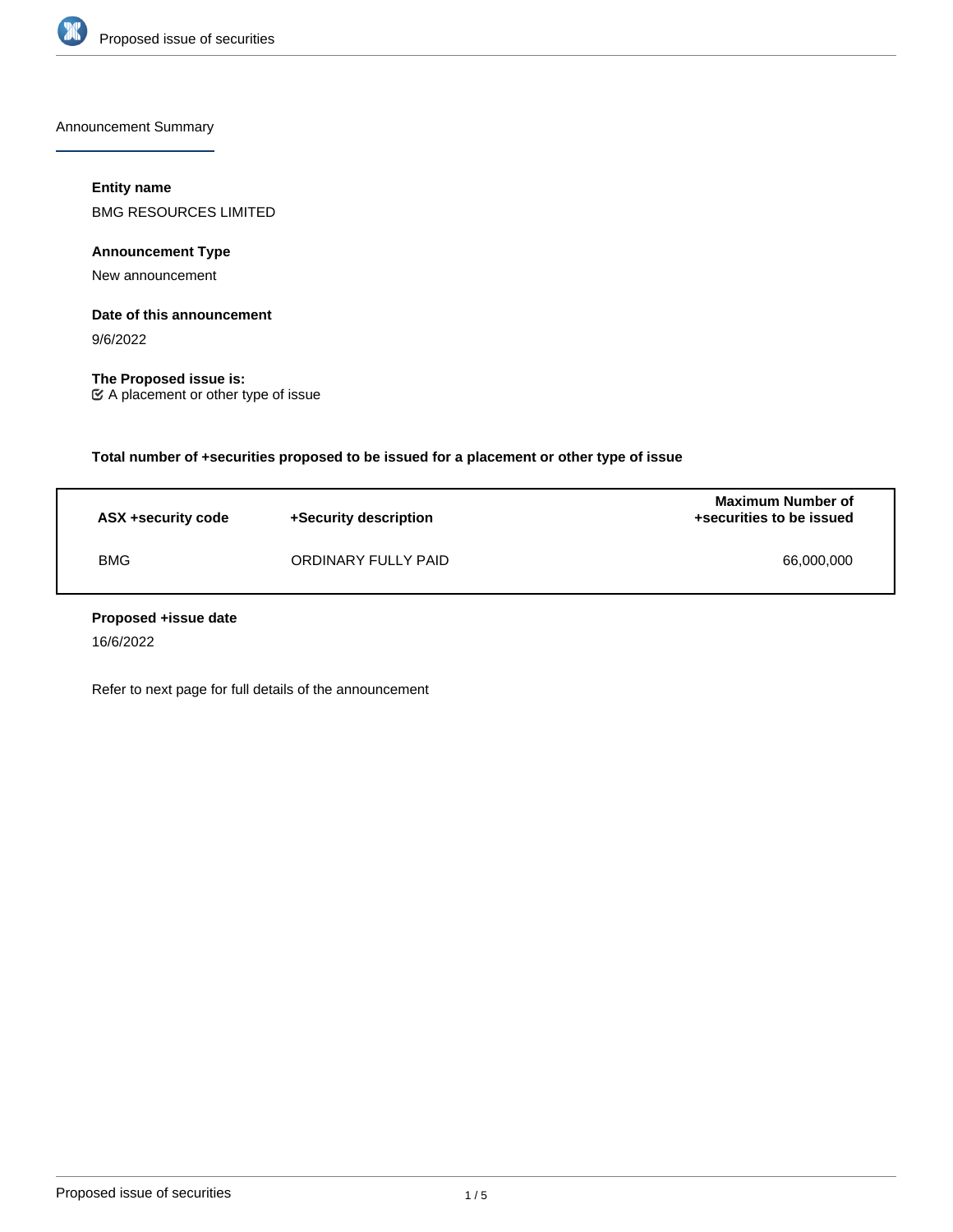

### Part 1 - Entity and announcement details

## **1.1 Name of +Entity**

BMG RESOURCES LIMITED

We (the entity named above) give ASX the following information about a proposed issue of +securities and, if ASX agrees to +quote any of the +securities (including any rights) on a +deferred settlement basis, we agree to the matters set out in Appendix 3B of the ASX Listing Rules.

If the +securities are being offered under a +disclosure document or +PDS and are intended to be quoted on ASX, we also apply for quotation of all of the +securities that may be issued under the +disclosure document or +PDS on the terms set out in Appendix 2A of the ASX Listing Rules (on the understanding that once the final number of +securities issued under the +disclosure document or +PDS is known, in accordance with Listing Rule 3.10.3C, we will complete and lodge with ASX an Appendix 2A online form notifying ASX of their issue and applying for their quotation).

**1.2 Registered Number Type**

**Registration Number**

107118678

**1.3 ASX issuer code**

BMG

**ACN** 

**1.4 The announcement is**

New announcement

## **1.5 Date of this announcement**

9/6/2022

**1.6 The Proposed issue is:**

 $\mathfrak{C}$  A placement or other type of issue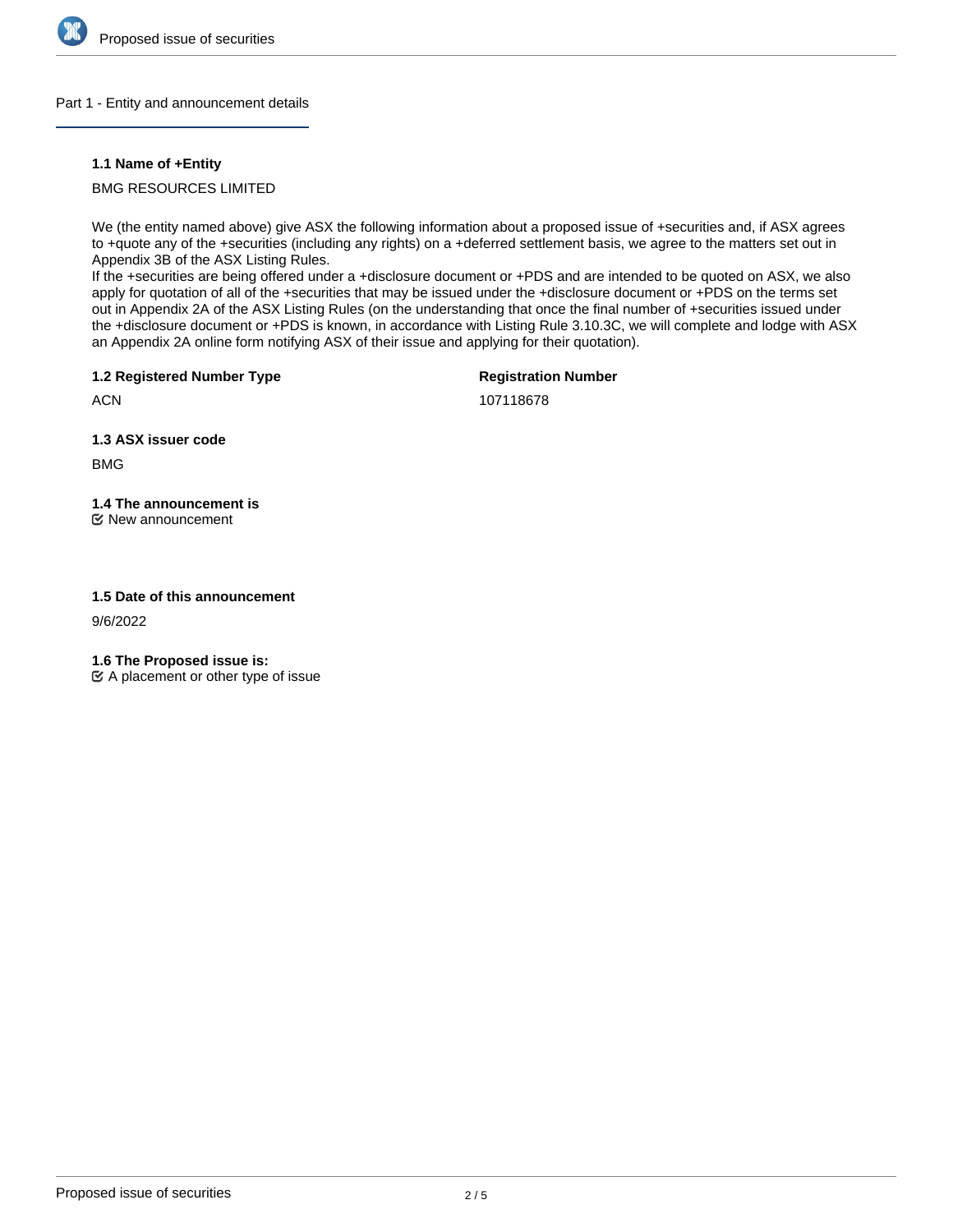

Part 7 - Details of proposed placement or other issue

Part 7A - Conditions

**7A.1 Do any external approvals need to be obtained or other conditions satisfied before the placement or other type of issue can proceed on an unconditional basis?** No

Part 7B - Issue details

**Is the proposed security a 'New class' (+securities in a class that is not yet quoted or recorded by ASX) or an 'Existing class' (additional securities in a class that is already quoted or recorded by ASX)?** Existing class

**Will the proposed issue of this +security include an offer of attaching +securities?** No

Details of +securities proposed to be issued

### **ASX +security code and description**

BMG : ORDINARY FULLY PAID

#### **Number of +securities proposed to be issued**

66,000,000

**Offer price details**

**Are the +securities proposed to be issued being issued for a cash consideration?** Yes

**In what currency is the cash consideration being paid?**

**What is the issue price per +security?** AUD 0.03800

AUD - Australian Dollar

**Will these +securities rank equally in all respects from their issue date with the existing issued +securities in that class?** Yes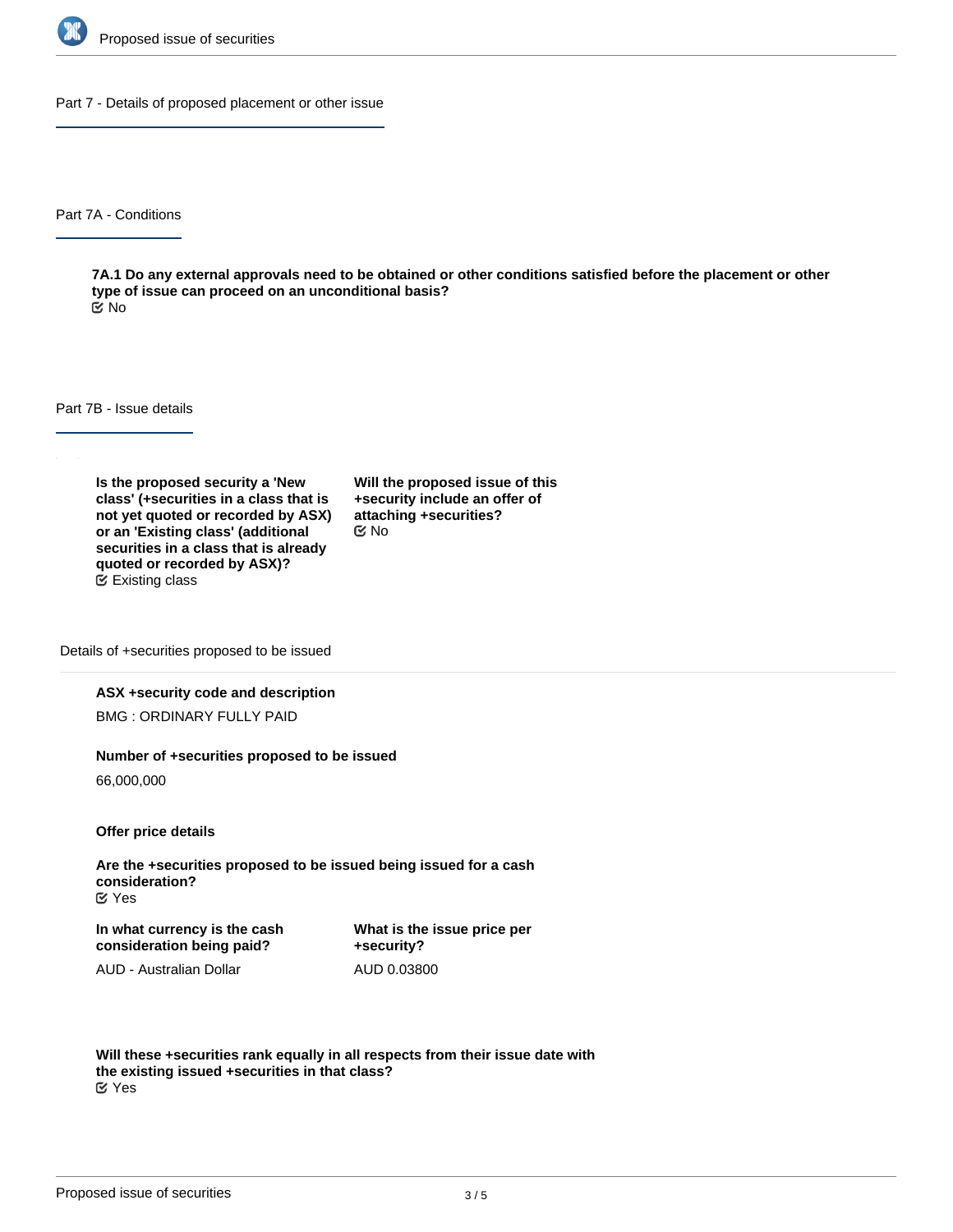

Part 7C - Timetable

**7C.1 Proposed +issue date**

16/6/2022

Part 7D - Listing Rule requirements

**7D.1 Has the entity obtained, or is it obtaining, +security holder approval for the entire issue under listing rule 7.1?** No

**7D.1b Are any of the +securities proposed to be issued without +security holder approval using the entity's 15% placement capacity under listing rule 7.1?** Yes

**7D.1b ( i ) How many +securities are proposed to be issued without security holder approval using the entity's 15% placement capacity under listing rule 7.1?**

34,000,835

**7D.1c Are any of the +securities proposed to be issued without +security holder approval using the entity's additional 10% placement capacity under listing rule 7.1A (if applicable)?** Yes

**7D.1c ( i ) How many +securities are proposed to be issued without +security holder approval using the entity's additional 10% placement capacity under listing rule 7.1A?**

31,999,165

**7D.1c ( ii ) Please explain why the entity has chosen to do a placement rather than a +pro rata issue or an offer under a +security purchase plan in which existing ordinary +security holders would have been eligible to participate**

The Company issued the shares as a placement under ASX Listing Rules 7.1A as the Company was of the view that it was the most efficient and expedient mechanism to raise the funds required to achieve its stated objectives.

**7D.2 Is a party referred to in listing rule 10.11 participating in the proposed issue?** No

**7D.3 Will any of the +securities to be issued be +restricted securities for the purposes of the listing rules?** No

**7D.4 Will any of the +securities to be issued be subject to +voluntary escrow?** No

Part 7E - Fees and expenses

**7E.1 Will there be a lead manager or broker to the proposed issue?** Yes

**7E.1a Who is the lead manager/broker?**